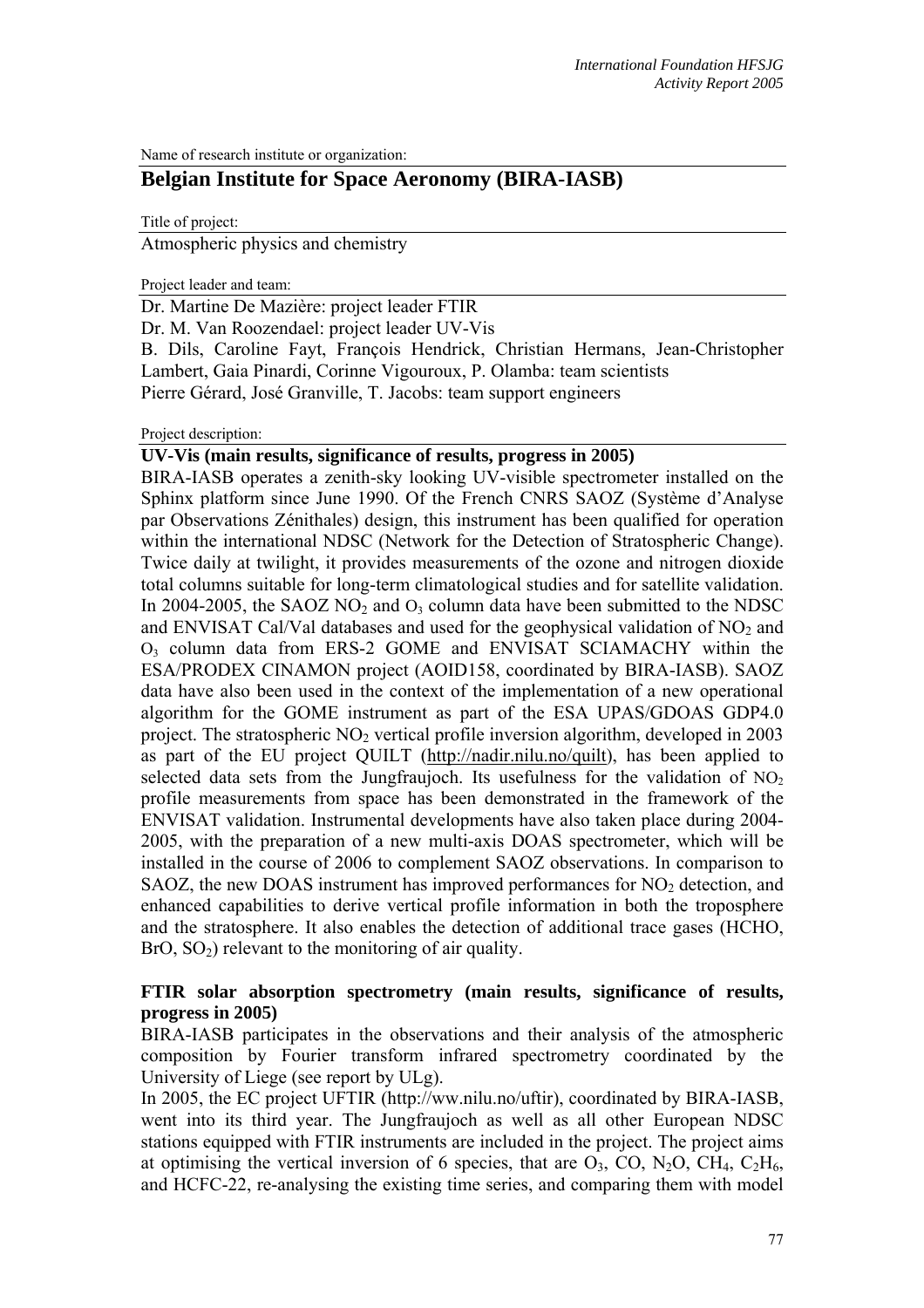results. After having defined a common retrieval strategy in the previous years of the project, a large part of 2005 has been devoted to the revision of the target timeseries. The BIRA-IASB team has been responsible for the revision of the FTIR ozone timeseries at Jungfraujoch, covering the period 1995-2005. Comparisons with CTM2 from Oslo University show a good agreement, although the model slightly overestimates the total ozone amount. The discrepancy probably comes from the dynamics in the model that is taken from ERA40 and that includes a too fast Brewer-Dobson circulation. The long term trend of the ozone amount above Jungfraujoch has been evaluated using a bootstrap resampling method and indicates a non-significant trend in the troposphere, and a slightly positive annual trend in the total column  $(0.37\% \pm 0.21\% \text{ of the } 2000 \text{ value}, \text{ per year})$ 

In 2005, the validation of ENVISAT SCIAMACHY and MIPAS data using Jungfraujoch and other ground-based NDSC FTIR data has continued in the frame of the ESA/PRODEX project FTIRval (AOID126, coordinated by BIRA-IASB) and in the frame of the EC project Evergreen (http://www.knmi.nl/evergreen). It has been demonstrated that the vertical profile information retrieved from the FTIR data can be very well exploited for the validation of MIPAS profiles, in particular for  $O_3$ , HNO<sub>3</sub> and N2O profiles. Comparisons have also been performed between the FTIR data and 4D Var data assimilation analyses from the BIRA-IASB BASCOE system. They have highlighted the benefits and limitations of the present assimilation system (Vigouroux et al., 2006). It has also been shown that the FTIR total column data of CO, CH<sub>4</sub>, N<sub>2</sub>O and  $CO<sub>2</sub>$  represent a very valid contribution to the validation of the SCIAMACHY near-infrared products, and of comparable model data from TM4 and TM5.

#### Key words

atmospheric composition, long-term monitoring, optical remote sensing, vertical inversion methods, satellite validation

Internet databases

- $\triangleright$  The data are archived in the NDSC database (http://www.ncep.noaa.gov/), in the NADIR/NILU database (http://www.nilu.no/projects/nadir).
- ¾ Data processed for ENVISAT validation purposes are also submitted to the ENVISAT CAL/VAL database(http://nadir.nilu.no/calval/)
- $\triangleright$  Revised FTIR timeseries in the frame of UFTIR have been submitted to NADIR/NILU in a dedicated database for UFTIR (see http://www.nilu.no/uftir). They will be copied to the NDSC database as soon as this one is upgraded to accept FTIR profile data.

Collaborating partners/networks:

- $\triangleright$  Collaborations with University of Liège, NDSC partners and partners of the EC projects QUILT, UFTIR, Evergreen.
- $\triangleright$  Collaboration with modellers, in particular M. Chipperfield of Univ. Leeds.
- ¾ Both the UV-Vis and FTIR observations contribute to the international Network for the Detection of Stratospheric Change (NDSC), now re-baptized NDACC, Network for the Detection of Atmospheric Composition Changes.
- ¾ Collaboration with S. Reimann, B. Buchmann, and D. Fiolini of EMPA
- $\triangleright$  Collaborations with A. Prévot (PSI) and I. Bey (EPFL)
- $\triangleright$  Collaboration with the GOME, ACE and MetOp satellite communities.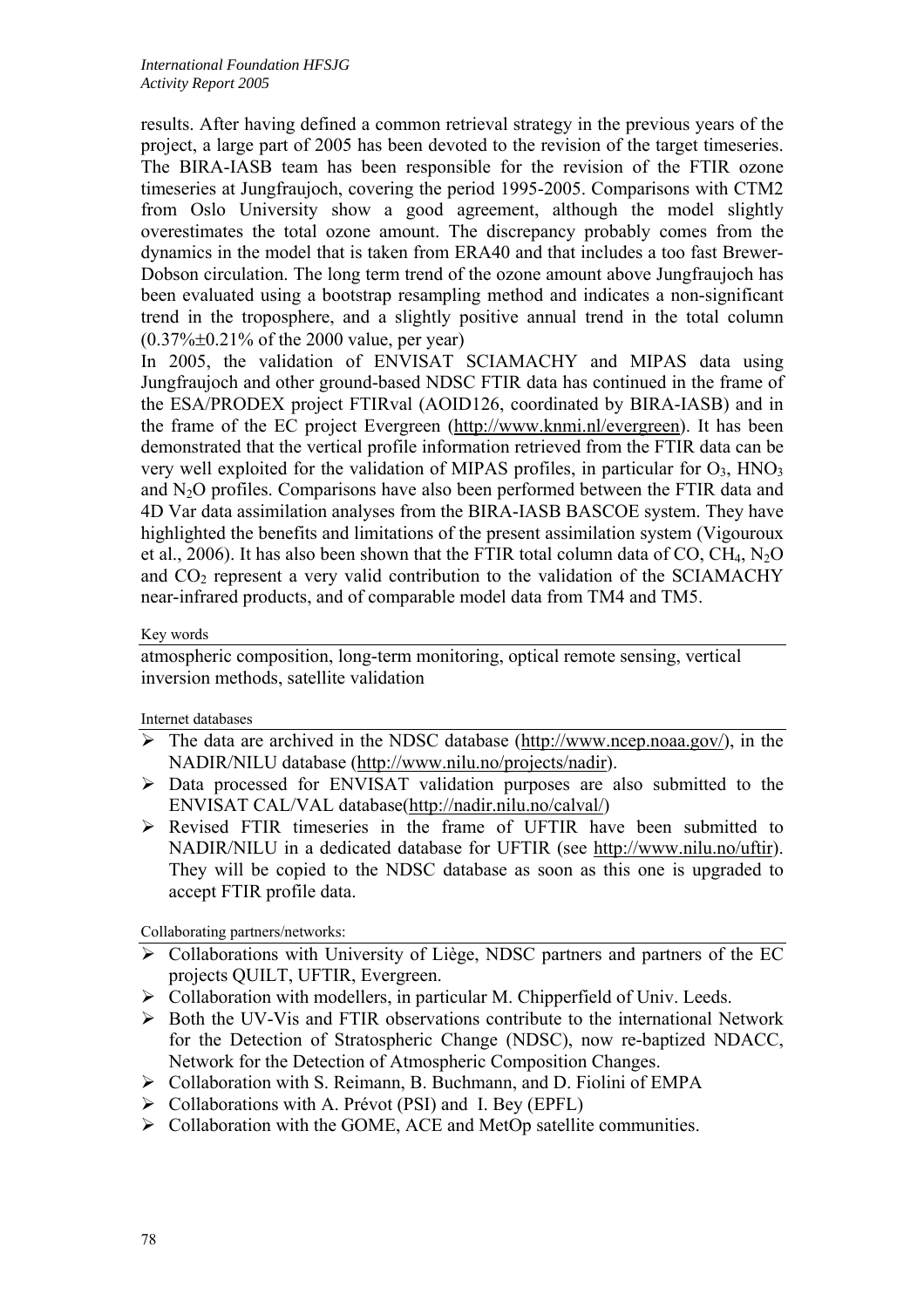Scientific publications and public outreach 2005:

#### **Refereed journal articles**

Bach M., S. Fally, P.-F. Coheur, M. Carleer, A. Jenouvrier, A. C. Vandaele Line parameters of HDO from High-Resolution Fourier Transform Spectroscopy in the 11 500 - 23 000 cm-1 Spectral Region, J. Mol. Spectrosc., **232(2)**, 341-350, 2005.

Barret B., D.Hurtmans, M. Carleer, M. De Mazière, E. Mahieu and P.-F. Coheur, Line narrowing effect on the retrieval of HF and HCl vertical profiles from groundbased FTIR measurements, J. Quant. Spectrosc. Radiat. Transfer., **95(4),** 499-519, 2005.

De Mazière, M., C. Vigouroux, T. Gardiner, M. Coleman, P. Woods, K. Ellingsen, M. Gauss, I. Isaksen, T. Blumenstock, F. Hase, I. Kramer, C. Camy-Peyret, P. Chelin, E. Mahieu, P. Demoulin, P. Duchatelet, J. Mellqvist, A. Strandberg, V. Velazco, J. Notholt, R. Sussmann, W. Stremme, A. Rockmann, Evaluation of tropospheric trends of primary and secondary greenhouse gases over Europe from ground-based remote sensing observations and model analyses, Proceedings of the Fourth International Symposium on Non-CO2 Greenhouse Gases (NCGG-4), Science, Control, Policy and Implementation, Utrecht (The Netherlands, 4-6 July 2005); also in Environ. Sciences, Special Issue **2 (2-3)**, 283-293 (2005).

Denis, L., H.K. Roscoe, M.P. Chipperfield, M. Van Roozendael and F. Goutail (2004). A new software suite for NO2 vertical profile retrieval from ground-based zenith-sky spectrometers, JQSRT, **92**, 321-333, doi:10.1016/j.jqsrt.2004.07.030.

Dils, B., M. De Mazière, T. Blumenstock, M. Buchwitz, R. de Beek, P. Demoulin, P. Duchatelet, H. Fast, C. Frankenberg, A. Gloudemans, D. Griffith, N. Jones, T. Kerzenmacher, E. Mahieu, J. Mellqvist, S. Mikuteit, R. L. Mittermeier, J. Notholt, H. Schrijver, D. Smale, A. Strandberg, W. Stremme, K. Strong, R. Sussmann, J. Taylor, M. van den Broek, T. Wagner, T. Warneke, A. Wiacek, S. Wood, Comparisons between SCIAMACHY scientific products and ground-based FTIR data for total columns of CO, CH4, CO2 and N2O, ACPD, **5(3),** 2677-2717 (to be published in ACP), 2005.

Hendrick, F., M. Van Roozendael, A. Kylling, A. Petritoli, A. Rozanov, S. Sanghavi, R. Schofield, C. von Friedeburg, T. Wagner, F. Wittrock, D. Fonteyn, and M. De Mazière (2005). Intercomparison exercise between different radiative transfer models used for the interpretation of ground-based zenith-sky and multi-axis DOAS observations, ACP **6**, 93-108, 2006.

Meijer, Y.J. , D. P. J. Swart, M. Allaart, S. B. Andersen, G. Bodeker, I. Boyd, G. Braathen, Y. Calisesi, H. Claude, V. Dorokhov, P. von der Gathen, M. Gil, S. Godin-Beekmann, F. Goutail, G. Hansen, A. Karpetchko, P. Keckhut, H. M. Kelder, R. Koelemeijer, B. Kois, R. M. Koopman, G. Kopp, J.-C. Lambert, T. Leblanc, I. S. McDermid, S. Pal, H. Schets, R. Stubi, T. Suortti, G. Visconti, M. Yela, Pole-to-pole validation of Envisat GOMOS ozone profiles using data from ground-based and balloon sonde measurements, J. Geophys. Res., **109**, D23305, doi:10.1029/2004JD004834, 2004.

Piters, A. J. M., K. Bramstedt, J.-C. Lambert, and B. Kirchhoff, Overview of SCIAMACHY validation: 2002-2004, Invited paper, ACP **6**, 127-148, 2006.

Spurr, R., W. Balzer, D. Loyola, W. Thomas, E. Mikusch, T. Rupper, M. Van Roozendael, J.-C. Lambert, V. Soebijanta, GOME Level 1-to-2 Data Processor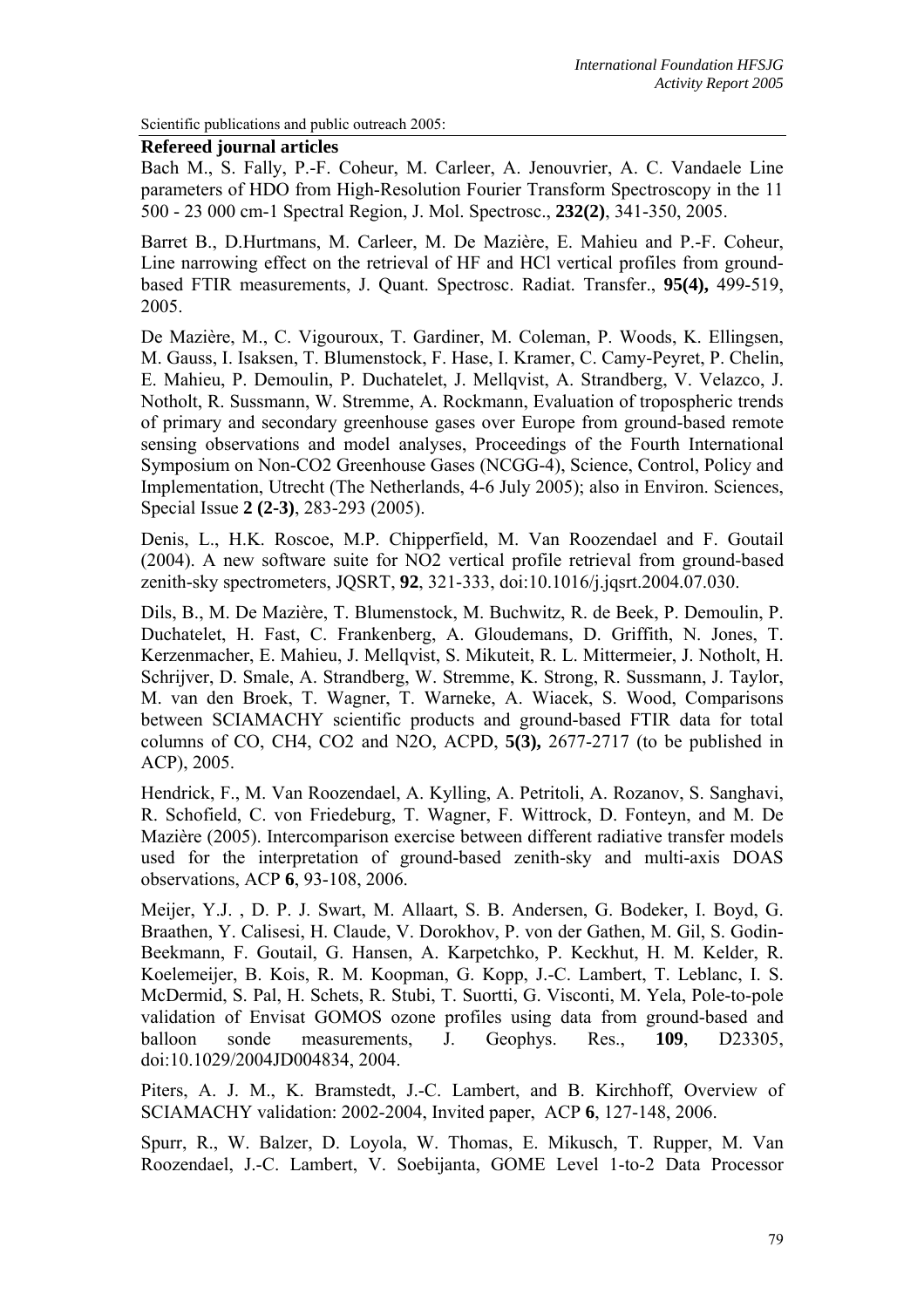Version 3.0: A Major Upgrade of the GOME/ERS-2 Total Ozone Retrieval Algorithm, accepted for publication in Appl. Optics, 2005.

Tolchenov R., O. Naumenko, N. Zobov, O. Polyansly, J. Tennyson, M. Carleer, P.-F. Coheur, S. Fally, A. Jenouvrier, A. C. Vandaele, Water vapor line assignments in the 9250 – 26000 cm-1 frequency range, J. Quant. Spectrosc. Radiat. Transfer, **233(1),** 68-76, 2005.

Vandaele, A. C., C. Fayt, F. Hendrick, C. Hermans, F. Humbled, M. Van Roozendael, M. Gil, M. Navarro, O. Puentedura, M. Yela, G. Braathen, K. Stebel, K. Tørnkvist, P. Johnston, K. Kreher, F. Goutail, A. Mieville, J.-P. Pommereau, S. Khaikine, A. Richter, H. Oetjen, F. Wittrock, S. Bugarski, U. Frieb, K. Pfeilsticker, R. Sinreich, T. Wagner, G. Corlett, R. Leigh, An intercomparison campaign of ground-based UV-Visible measurements of NO2, BrO, and OClO slant columns. Methods of analysis and results for NO2, J. of Geophys. Res., **110,** D08305, doi:10.1029/2004JD005423, 2005.

Zander, R. and M. De Mazière, Atmospheric composition changes: causes and processes involved (2004). Belgian Global Change Research 1990-2002, Assessment and Integration Report, Main Eds.: M. G. Den Ouden and M. Vanderstraeten, Scientific editors: R. Ceulemans, M. De Mazière, I. Nijs, J.-P. Vanderborght, J.-P. Van Ypersele, R. Wollast, R. Zander, Chapter 1, Belgian Science Policy (D/2004/1191/48).

Zander, R., E. Mahieu, P. Demoulin, P. Duchatelet, C. Servais, G. Roland, L. Delbouille, M. De Mazière, and C.P. Rinsland (2005). Evolution of a dozen non-CO2 greenhouse gases above Central Europe since the mid-1980s, Proceedings of the Fourth International Symposium on Non-CO2 Greenhouse Gases (NCGG-4), Science, Control, Policy and Implementation, Utrecht, The Netherlands, 4-6 July 2005; also in Environ. Sciences, Special Issue **2 (2-3)**, 295-303, 2005.

Balis, D., J-C. Lambert, M. Van Roozendael, D. Loyola, R. Spurr, Y. Livschitz, P. Valks, V. Amiridis, P. Gerard, and J. Granville, Reprocessing the 10-year GOME/ERS-2 total ozone record for trend analysis: the new GOME Data Processor Version 4.0 – Paper 2: Product Validation, submitted to Journal of Geophysical Research – Atmosphere, 2005

Neefs, E., M. De Mazière, F. Scolas, C. Hermans, and T. Hawat, BARCOS: a system for making atmospheric observations with a Bruker FTS in an automatic or remotely controlled way, submitted to Rev. Sci. Instruments, 2006.

Vigouroux, C., M. De Mazière, D. Fonteyn, E. Mahieu, P. Duchatelet, S. Wood, D. Smale, S. Mikuteit, T. Blumenstock, N. Jones, Comparisons between ground-based FTIR and MIPAS  $N_2O$  and HNO<sub>3</sub> profiles, before and after assimilation in BASCOE, ACP, to be submitted, 2006.

Vaughan, G., P. T. Quinn, A. C. Green, J. Bean, H. K. Roscoe, M. Van Roozendael and F. Goutail SAOZ measurements of stratospheric NO2 at Aberystwyth, 1991- 2004, submitted to Journal of Environmental Monitoring (JEM), 2005.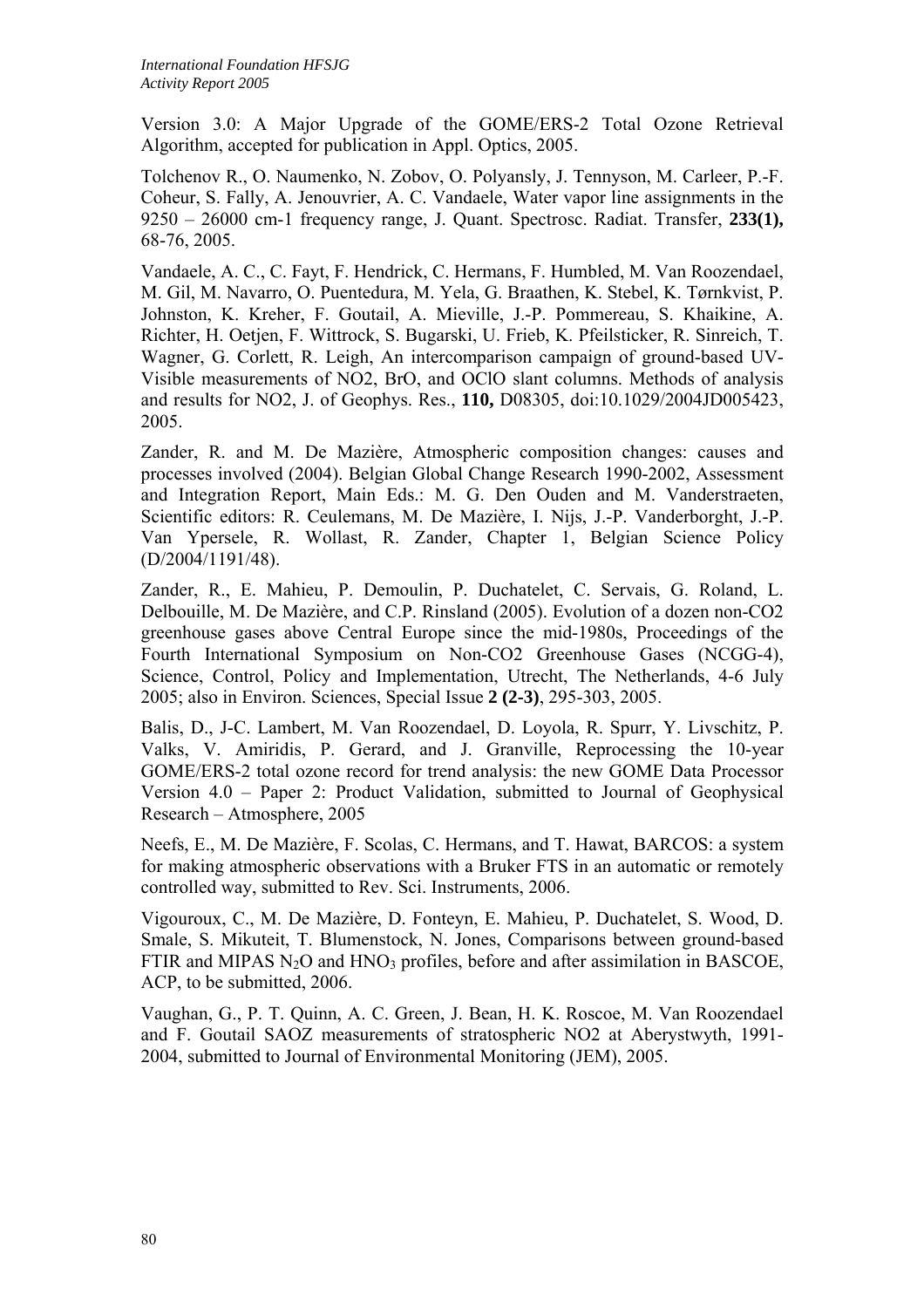# **Book sections**

Blumenstock, T., S. Mikuteit, F. Hase, I. Boyd, Y. Calisesi, C. DeClercq, J.-C. Lambert, R. Koopman, S. McDermid, S. Oltmans, D. Swart, U. Raffalski, H. Schets, D. De Muer, W. Steinbrecht, R. Stubi, and S. Wood (2004). Comparison of MIPAS O3 profiles with ground-based measurements, Proceedings of the Second Workshop on the Atmospheric Chemistry Validation of ENVISAT (ACVE-2) (Esrin, Italy, May 3-7, 2004), SP-562 (ESA).

De Clercq, C., J.-C. Lambert, Y. Calisesi, H. Claude, R. Stubi, et al. (2004). Integrated characterisation of Envisat ozone Profile data using ground-based network data, in Proceedings of Envisat & ERS Symposium, Salzburg, Austria, 6-10 September 2004, ESA SP-572, 10.

Kelder, H., A. Piters, R. Timmermans, K. Bramstedt, and J-C. Lambert (2004). SCIAMACHY Validation Summary, Proceedings of the Second Workshop on the Atmospheric Chemistry Validation of ENVISAT (ACVE-2) (Esrin, Italy, May 3-7, 2004), SP-562 (ESA).

Meijer, Y. J., D. P. J. Swart, M. Allaart, S. Andersen, G. Bodeker, I. Boyd, G. Braathen, Y. Calisesi, H. Claude, V. Dorokhov, P. von der Gathen, M. Gil, S. Godin-Beekmann, F. Goutail, G. Hansen, A. Karpetchko, P. Keckhut, H. Kelder, R. Koelemeijer, B. Kois, R. Koopman, J.-C. Lambert, T. Leblanc, I. S. McDermid, S. Pal, G. Kopp, H. Schets, R. Stubi, T. Suortti, G. Visconti, and M. Yela (2004). GOMOS Ozone Profile Validation Using Data From Ground-based and Balloonsonde Measurements, in Proc. Atmospheric Chemistry Validation of ENVISAT-2 (ACVE-2) Conference, ESA/ESRIN, Italy, 3-7 May 2004, ESA SP-562, 9.

Van Roozendael, M., I. De Smedt, C. Fayt, F. Hendrick, F. Wittrock, A. Richter, and O. Afe (2004). First validation of SCIAMACHY BrO vertical columns, Proceedings of the 2nd Workshop on the Atmospheric Chemistry Validation of ENVISAT (ACVE-2), ESA-ESRIN, Frascati, Italy, 3-7 May 2004.

### **Conference papers**

Bach, M., Fally, S., Vandaele, A.C., Coheur, P.-F., Carleer, M., Jenouvrier, A. (2005) Fourier transform absorption spectroscopy of HDO in the visible and near-IR spectral regions, European Geosciences Union General Assembly 2005, Vienna (Austria), 24- 29 April 2005.

Fally S., M. Carleer, P.-F. Coheur, C. Clerbaux, L. Daumont, A. Jenouvrier, C. Hermans, A. C. Vandaele, M. Kiseleva (2005). Water vapor continuum absorption and O2-X collision-induced absorption by laboratory Fourier transform spectroscopy, CECAM workshop on water dimers and weakly interacting species in atmospheric modeling, Lyon (France), 25-27 April 2005.

Jenouvrier A., L. Daumont, L. Regalia-Jarlot, Vl.G. Tyuterev, M. Carleer, S. Fally, A.C. Vandaele, S.N. Mikhailenko (2005). Long path Fourier Transform absorption Spectroscopy of water vapor in the 4200-6600 cm-1 spectral range, The 19th Colloquium on High Resolution Molecular Spectroscopy, Salamanca (Spain), 11-15 Sept. 2005.

Tashkun S. A., Schwenke D. W., Tyuterev Vl.G., Jenouvrier A., Mikhailenko S., Carleer M., Fally S., Vandaele A. C., Daumont L., Regalia L., Barbe A. (2005). Global modelling of rovibrational line intensities of the water vapour in the IR and visible range and extended comparisons with new long-path experimental spectra,